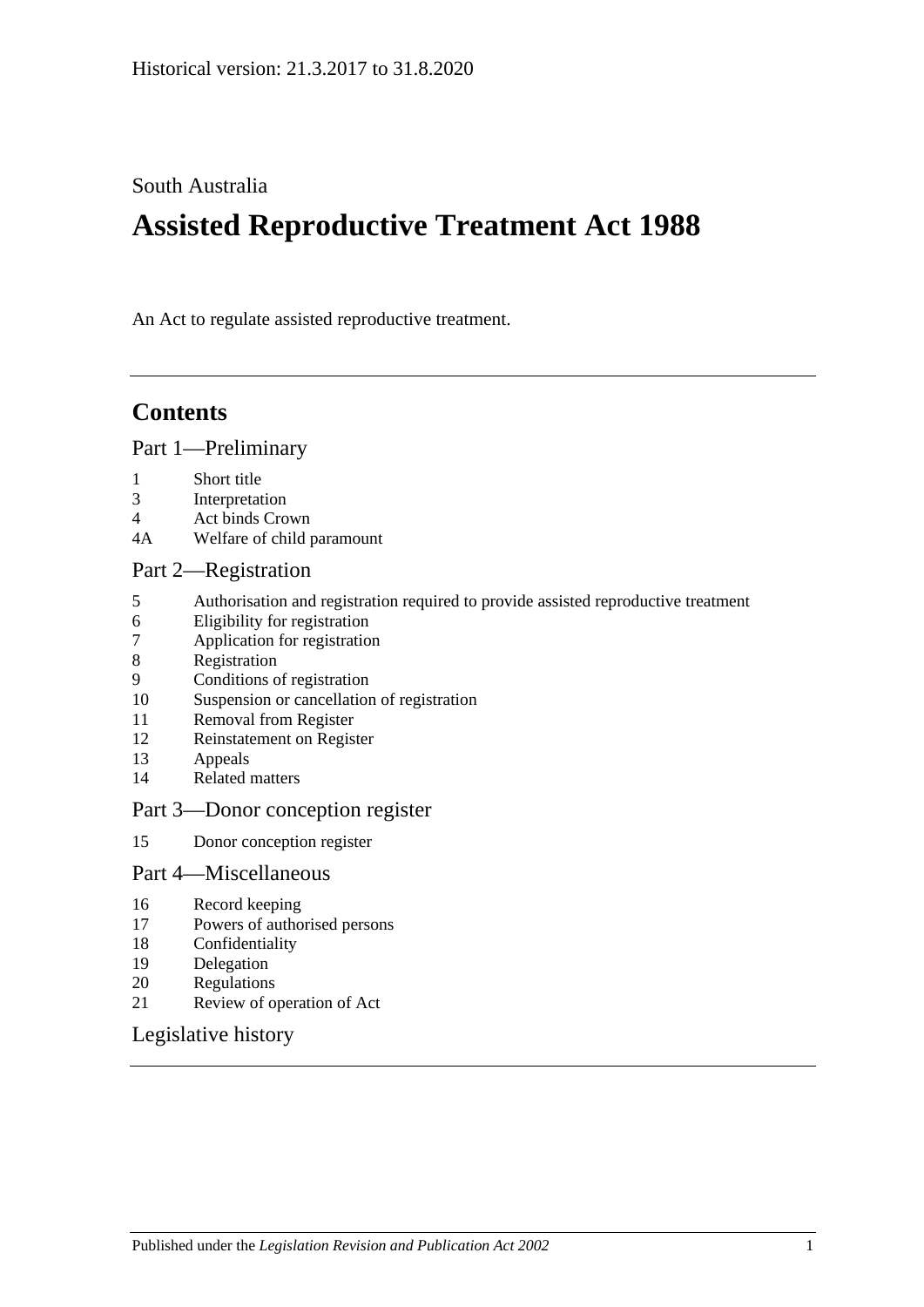### <span id="page-1-0"></span>**The Parliament of South Australia enacts as follows:**

## **Part 1—Preliminary**

#### <span id="page-1-1"></span>**1—Short title**

This Act may be cited as the *Assisted Reproductive Treatment Act 1988*.

#### <span id="page-1-2"></span>**3—Interpretation**

In this Act, unless the contrary intention appears—

*assisted insemination* means assisted reproductive treatment (not being an in vitro fertilisation procedure or a surgical procedure) in which human sperm are introduced, by artificial means, into the human female reproductive system;

*assisted reproductive treatment* means any medical procedure directed at fertilisation of a human ovum by artificial means and includes an in vitro fertilisation procedure;

*authorised person* means a person authorised by the Minister to exercise the powers of an authorised person under this Act;

*donor conception register*—see [section](#page-6-2) 15;

*human reproductive material* means—

- (a) a human embryo;
- (b) human semen;
- (c) a human ovum;

*in vitro fertilisation procedure* means any of the following procedures—

- (a) the removal of a human ovum for the purpose of fertilisation within or outside the body;
- (b) the storage of any such ovum prior to fertilisation;
- (c) the fertilisation by artificial means of any such ovum within or outside the body;
- (d) the culture or storage of a fertilised ovum outside the body;
- (e) the transference of a fertilised or unfertilised ovum into the human body;

*recognised surrogacy agreement* means a recognised surrogacy agreement under Part 2B of the *[Family Relationships Act](http://www.legislation.sa.gov.au/index.aspx?action=legref&type=act&legtitle=Family%20Relationships%20Act%201975) 1975*;

*registered objector*—see [section](#page-3-2) 8(3).

#### <span id="page-1-3"></span>**4—Act binds Crown**

This Act binds the Crown.

#### <span id="page-1-4"></span>**4A—Welfare of child paramount**

The welfare of any child to be born as a consequence of the provision of assisted reproductive treatment in accordance with this Act must be treated as being of paramount importance, and accepted as a fundamental principle, in respect of the operation of this Act.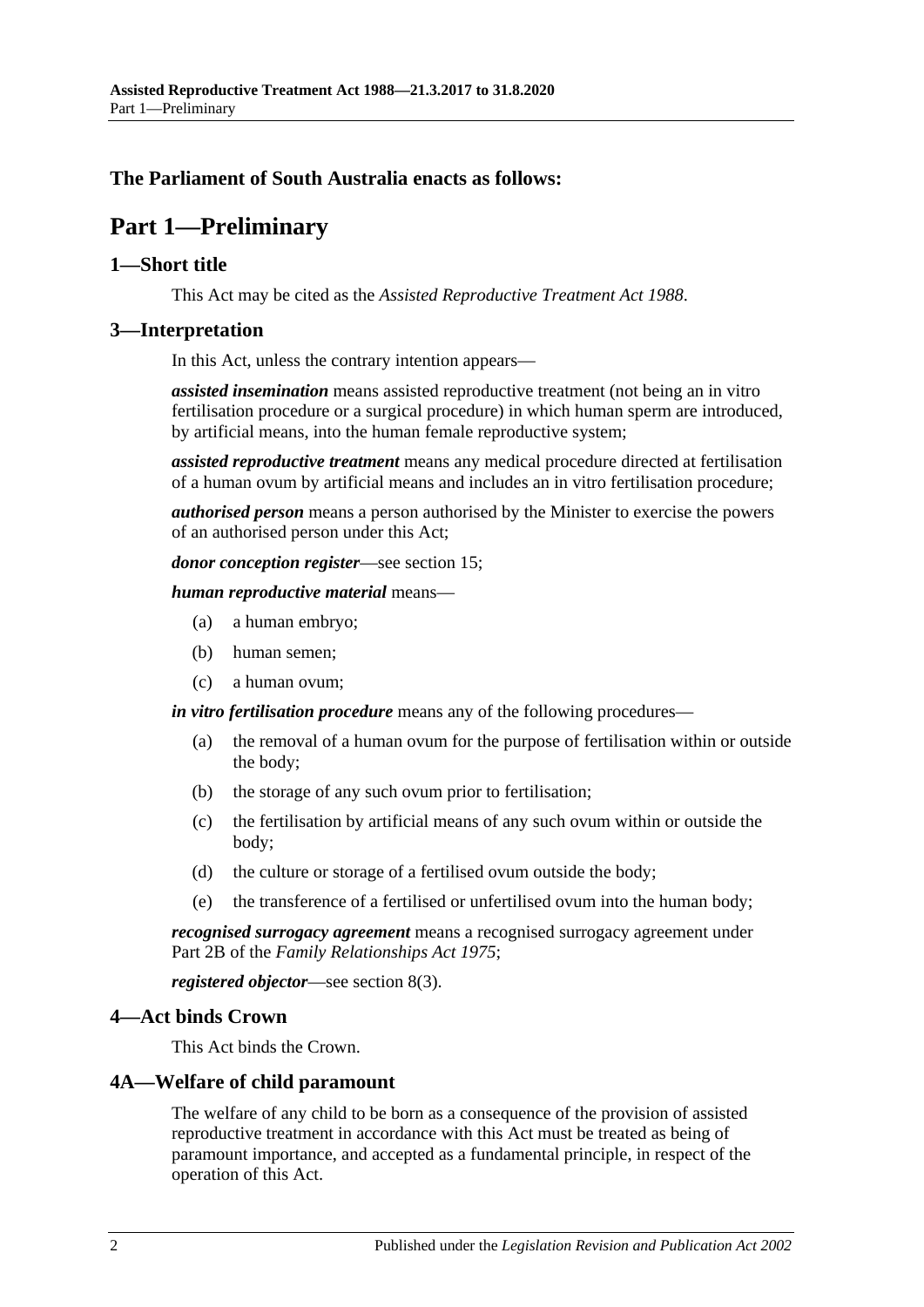## <span id="page-2-0"></span>**Part 2—Registration**

#### <span id="page-2-1"></span>**5—Authorisation and registration required to provide assisted reproductive treatment**

- <span id="page-2-4"></span>(1) A person must not provide assisted reproductive treatment unless the person is authorised to do so in accordance with the regulations and registered under this Part. Maximum penalty: \$120 000.
- <span id="page-2-6"></span><span id="page-2-5"></span>(2) [Subsection](#page-2-4) (1) does not apply in relation to assisted reproductive treatment consisting of—
	- (a) assisted insemination provided by a health professional approved by the Minister for the purposes of this subsection; or
	- (b) assisted insemination provided other than for fee or reward.
- (3) An approval under [subsection](#page-2-5)  $(2)(a)$  may be conditional or unconditional.
- <span id="page-2-7"></span>(4) The Minister may, by notice in writing given to a health professional approved under [subsection](#page-2-5) (2)(a), vary or cancel the approval on any grounds the Minister thinks fit.
- (5) A health professional who is approved under [subsection](#page-2-5) (2)(a) and who contravenes or fails to comply with a condition of the approval is guilty of an offence. Maximum penalty: \$120 000.
- (6) In this section—

#### *health professional* means—

- (a) a medical practitioner; or
- (b) any other person who belongs to a profession, or who has an occupation, declared by the regulations to be a profession or occupation within the ambit of this definition.

### <span id="page-2-2"></span>**6—Eligibility for registration**

- (1) A person is eligible for registration under this Part if the person, on application to the Minister, satisfies the Minister that he or she—
	- (a) is a fit and proper person to be registered; and
	- (b) holds any licence, accreditation or other qualification required by the regulations for the purposes of registration; and
	- (c) satisfies any other requirements prescribed by the regulations.
- (2) The fact that an applicant for registration has a religious objection to the provision of assisted reproductive treatment to another on the basis of the other's sexual orientation or gender identity, or marital status, is not, of itself, grounds for finding that a person is not fit and proper to be registered.

#### <span id="page-2-3"></span>**7—Application for registration**

- (1) An application for registration under this Part must—
	- (a) be made to the Minister in the manner and form approved by the Minister; and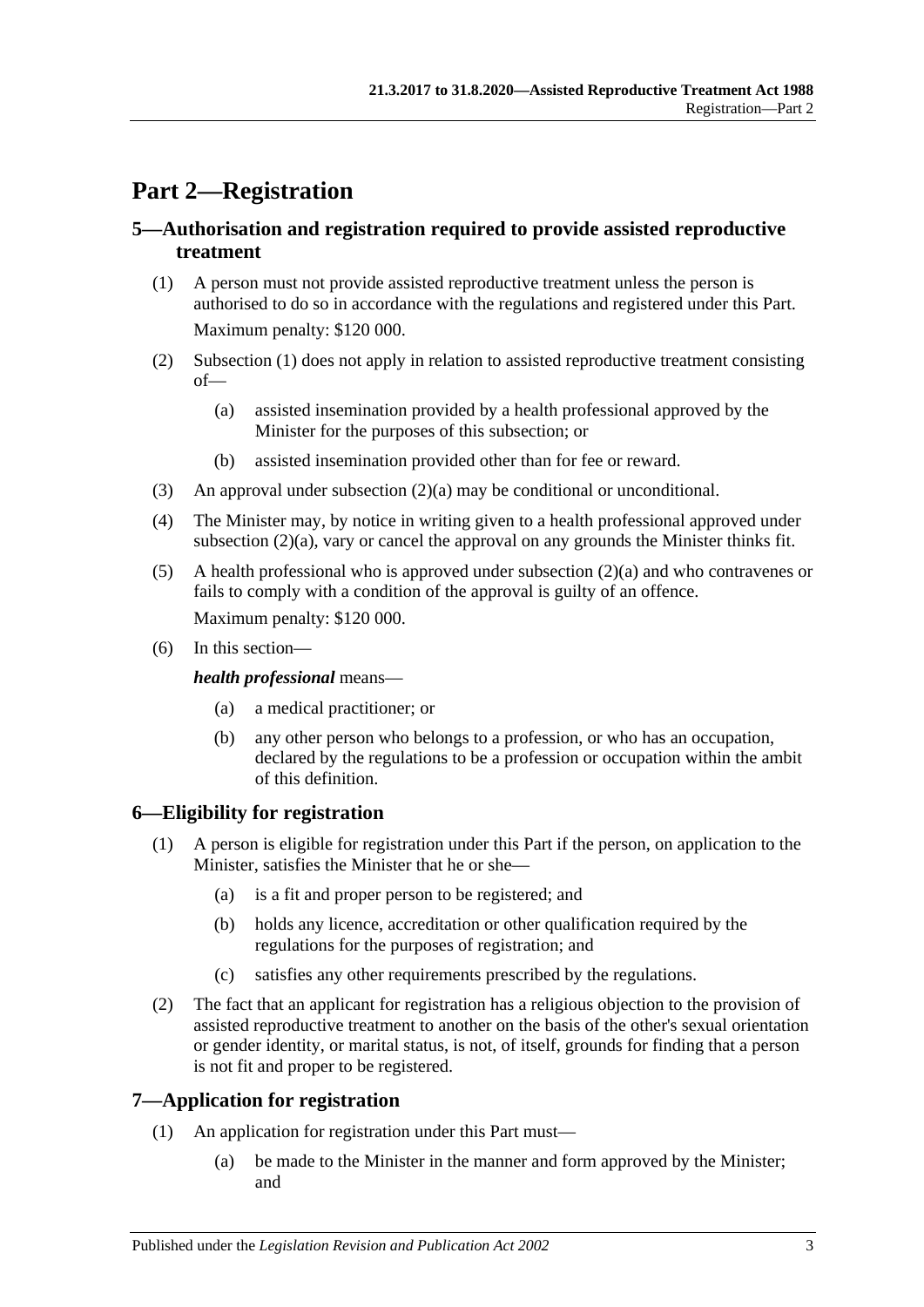- (b) be accompanied by the prescribed fee.
- (2) An applicant for registration must, if the Minister so requires, provide the Minister with specified information to enable the Minister to determine the application.

#### <span id="page-3-0"></span>**8—Registration**

- (1) The Minister must keep a register of persons authorised to provide assisted reproductive treatment under this Act (the *Register*).
- <span id="page-3-3"></span>(2) The Register must include, in relation to each person on the Register—
	- (a) the person's full name or business name and business address; and
	- (b) details of any condition of registration; and
	- (ba) if the person notifies the Minister that the person has a religious objection to the provision of assisted reproductive treatment to another on the basis of the other's sexual orientation or gender identity, or marital status—that fact; and
	- (c) any other information prescribed by the regulations,

and may include such other information as the Minister thinks fit.

<span id="page-3-2"></span>(3) A person referred to in [subsection](#page-3-3) (2)(ba) may, for the purposes of this or any other Act, be referred to as a *registered objector*.

#### <span id="page-3-1"></span>**9—Conditions of registration**

- <span id="page-3-4"></span>(1) The Minister must, by notice in writing given to a person registered under this Part, impose conditions of the following kinds on the person's registration:
	- (a) a condition requiring the person to hold, while the person is registered under this Part, a specified licence, accreditation or other qualification that is in force;
	- (b) a condition setting out the kinds of assisted reproductive treatment the person may provide and any requirements that must be complied with in the provision of such treatment;
	- (ba) subject to [subsection](#page-4-1) (1a), a condition prohibiting the person from refusing to provide assisted reproductive treatment to another on the basis only of the other's sexual orientation or gender identity, marital status, or religious beliefs;
	- (c) a condition preventing the provision of assisted reproductive treatment except in the following circumstances:
		- (i) if it appears to be unlikely that, in the person's circumstances, the person will become pregnant other than by an assisted reproductive treatment;
		- (iii) if there appears to be a risk that a serious genetic defect, serious disease or serious illness would be transmitted to a child conceived naturally;
		- $(iv)$  if—
			- (A) the donor of the relevant human semen has died; and
			- (B) before the donor died—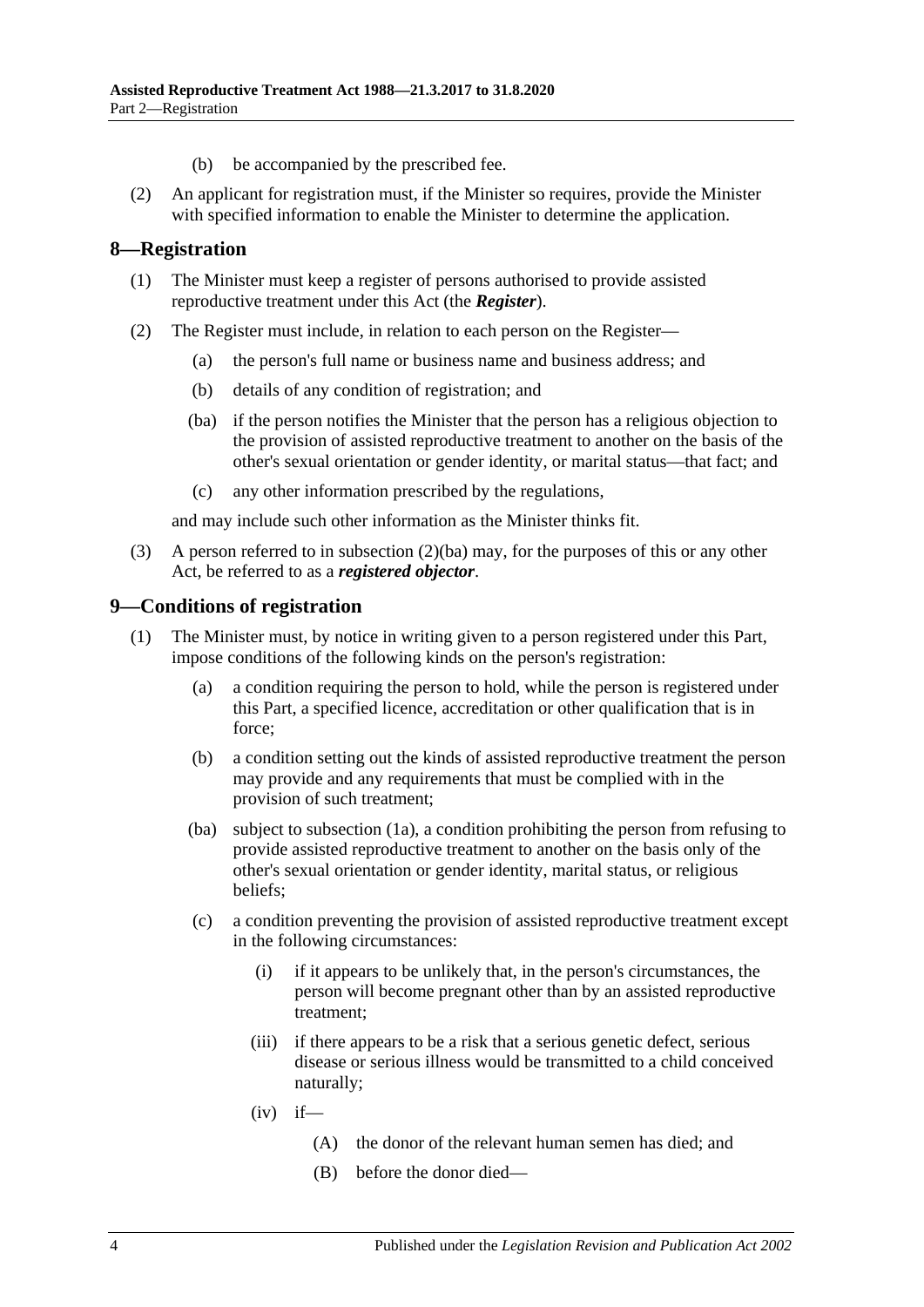- the donor's semen was collected; or
- a human ovum (being the ovum of a woman who, immediately before the death of the deceased, was living with the donor on a genuine domestic basis) was fertilised by means of assisted reproductive treatment using the donor's semen; or
- an embryo had been created as a consequence of such assisted reproductive treatment; and
- (C) before the donor died, the donor consented to the use of the semen, fertilised ovum or embryo (as the case requires) after the donor's death in the provision of the proposed assisted reproductive treatment; and
- (D) if the donor gave any directions in relation to the use of the semen, ovum or embryo (as the case requires)—the directions have, as far as is reasonably practicable, been complied with; and
- (E) the assisted reproductive treatment is provided for the benefit of a woman who, immediately before the death of the donor, was living with the donor on a genuine domestic basis;
- (iva) for the purposes of a recognised surrogacy agreement;
- (v) in any other circumstances prescribed by the regulations;
- (d) a condition requiring the person to ensure that the regulations are complied with;
- (e) any other condition required by the regulations,

and may impose any other condition the Minister thinks fit.

- <span id="page-4-1"></span>(1a) Section [9\(1\)\(ba\)](#page-3-4) does not apply to a registered objector but, in that case, it is instead a condition of the registered objector's registration that the registered objector take steps to refer the person seeking assisted reproductive treatment to another person who is registered under this Part.
- (2) The Minister may, by notice in writing given to a person registered under this Part, vary the conditions of the person's registration by the addition, substitution or deletion of 1 or more conditions.
- (3) A person who is registered under this Part and who contravenes or fails to comply with a condition of the person's registration is guilty of an offence. Maximum penalty: \$120 000.

#### <span id="page-4-2"></span><span id="page-4-0"></span>**10—Suspension or cancellation of registration**

- (1) The Minister may suspend or cancel a person's registration under this Part if the Minister is satisfied that the person has contravened, or failed to comply with, a condition of that registration.
- (2) A person must be given a reasonable opportunity to make submissions in relation to the matter before action is taken under [subsection](#page-4-2) (1).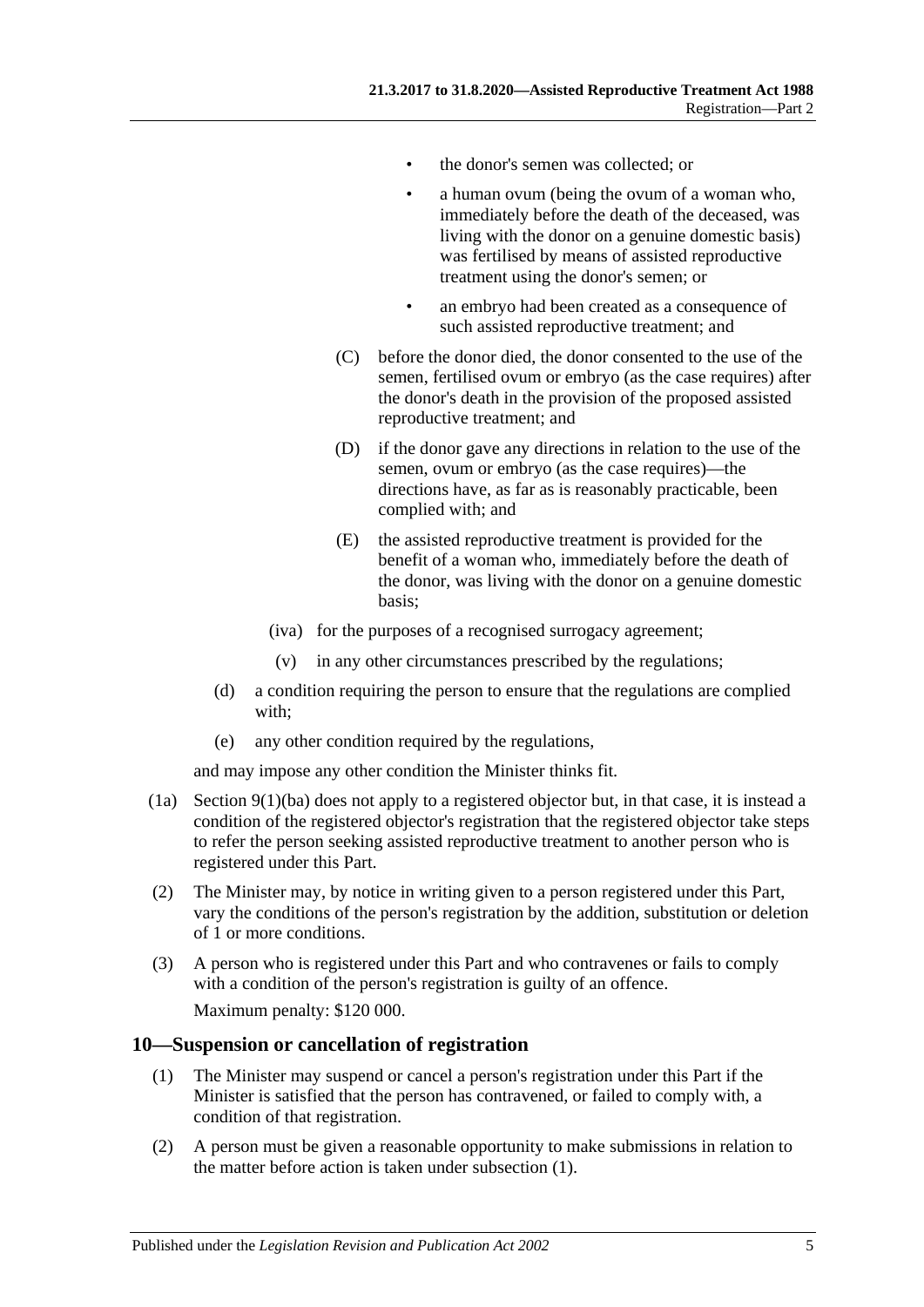#### <span id="page-5-0"></span>**11—Removal from Register**

- (1) The Minister must, on application by a person registered under this Part, remove the person from the Register.
- <span id="page-5-3"></span>(2) The Minister must remove from the Register a person—
	- (a) who ceases to hold a licence, accreditation or other qualification required for registration under this Part; or
	- (b) who ceases for any other reason to be entitled to be registered; or
	- (c) whose registration has been suspended or cancelled under this Act.
- (3) The Minister may act under [subsection](#page-5-3) (2) without giving prior notice to the person.

#### <span id="page-5-1"></span>**12—Reinstatement on Register**

- (1) A person who has been removed from the Register under this Act—
	- (a) on the person's application; or
	- (b) under [section](#page-5-0) 11 (other than a person whose registration has been suspended under this Act),

may apply to the Minister at any time for reinstatement on the Register.

- (2) A person whose registration under this Part has been suspended may apply to the Minister for reinstatement on the Register (but not, in the case where the person's registration has been suspended for a specified period, until after the expiration of that period).
- (3) An application for reinstatement must—
	- (a) be made to the Minister in the manner and form determined by the Minister; and
	- (b) be accompanied by the prescribed reinstatement fee.
- (4) An applicant for reinstatement must, if the Minister so requires, provide the Minister with specified information to enable the Minister to determine the application.
- (5) The Minister may refuse to reinstate the applicant on the Register until any proceedings in relation to the applicant under this Act, or a law of another State or a Territory of the Commonwealth providing for the registration or some other form of accreditation of persons who provide assisted reproductive treatment, have been finally disposed of.

#### <span id="page-5-2"></span>**13—Appeals**

- (1) An appeal lies to the Supreme Court against the following decisions:
	- (a) a refusal by the Minister to approve a health professional for the purposes of [section](#page-2-6)  $5(2)$ ;
	- (b) a decision by the Minister to vary or cancel the approval of a health professional under [section](#page-2-7) 5(4);
	- (c) a refusal by the Minister to register a person under this Part;
	- (d) a decision by the Minister to impose, substitute or delete a condition of registration under this Part;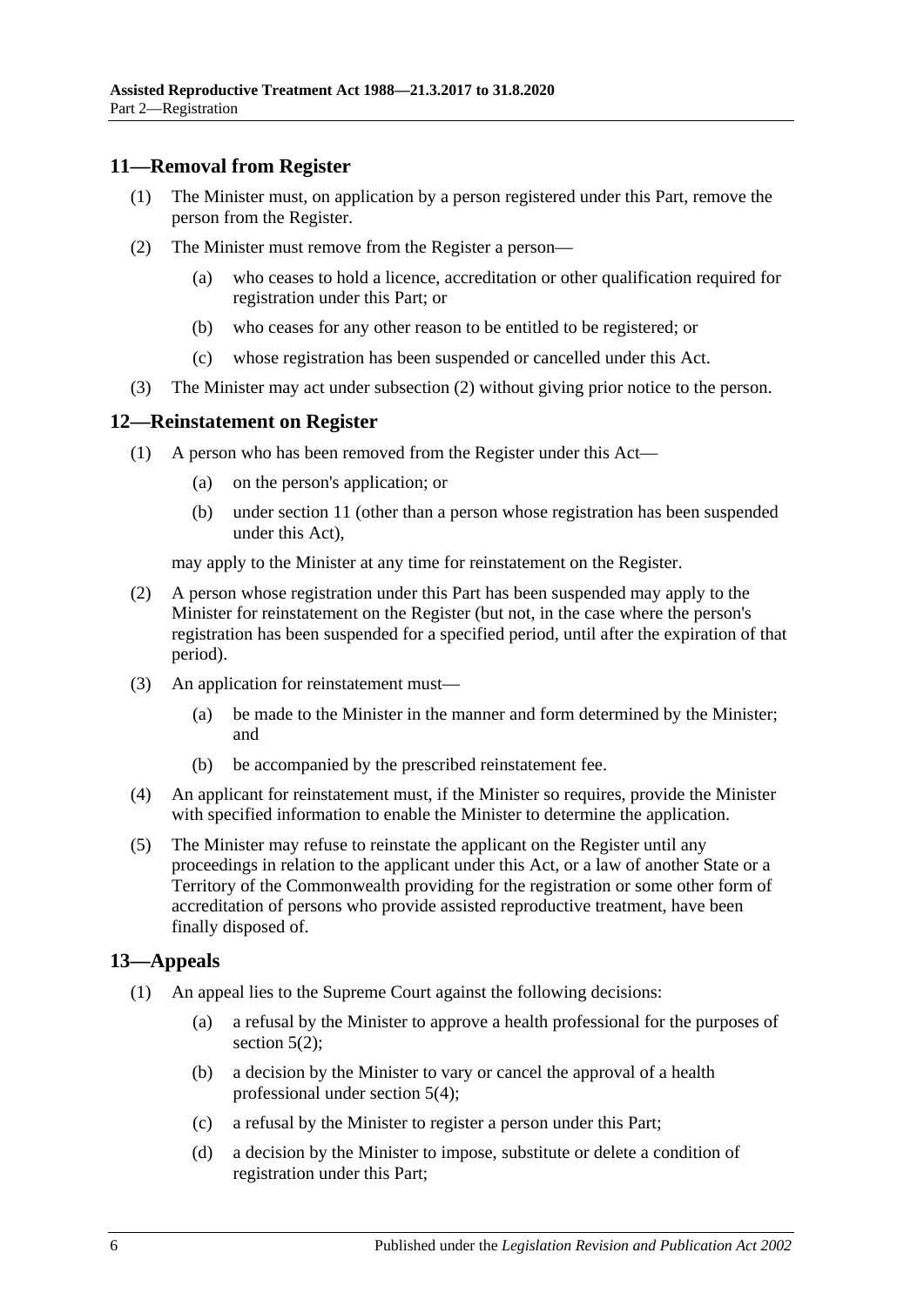- (e) a decision by the Minister to suspend or cancel the registration of a person;
- (f) a refusal by the Minister to reinstate a person on the Register.
- (2) Subject to any contrary order of the Supreme Court, an appeal cannot be commenced after 1 month from the day on which the appellant receives notice of the decision against which the appeal lies.
- (3) On an appeal, the Supreme Court may—
	- (a) annul, vary or reverse the decision subject to the appeal; and
	- (b) make any consequential or ancillary orders the Supreme Court thinks fit.

#### <span id="page-6-0"></span>**14—Related matters**

- (1) The Register must be kept available for inspection by any person during ordinary office hours at a place or places determined by the Minister and the Register, or extracts of the Register, may be made available to the public by electronic means.
- (2) A person may, on payment of the prescribed fee, obtain a copy of any part of the Register.
- (3) A certificate stating that a person was, or was not, registered on the Register at a particular date, or during a particular period, and purporting to be signed by the Minister will, in the absence of proof to the contrary, be accepted in legal proceedings as proof of the registration, or of the fact that the person was not so registered, on the date, or during the period, stated in the certificate.

## <span id="page-6-1"></span>**Part 3—Donor conception register**

#### <span id="page-6-2"></span>**15—Donor conception register**

- (1) The Minister may keep a register of donors of human reproductive material used in, or in relation to, assisted reproductive treatment provided in accordance with this Act and resulting in the birth of a child (the *donor conception register*).
- (2) If the Minister does keep the donor conception register, the register must contain, in relation to each donor on the register—
	- (a) the donor's full name and nominated contact address; and
	- (b) the full name and nominated contact address of the person to whom assisted reproductive treatment using the donor's human reproductive material was provided; and
	- (c) the full name of any child born as a consequence of such assisted reproductive treatment (if known); and
	- (d) any other information required by the regulations,

and may include any other information that the Minister thinks fit.

- (3) The Minister must correct an entry in the donor conception register that is not correct.
- (4) The donor conception register may only be inspected in accordance with the regulations.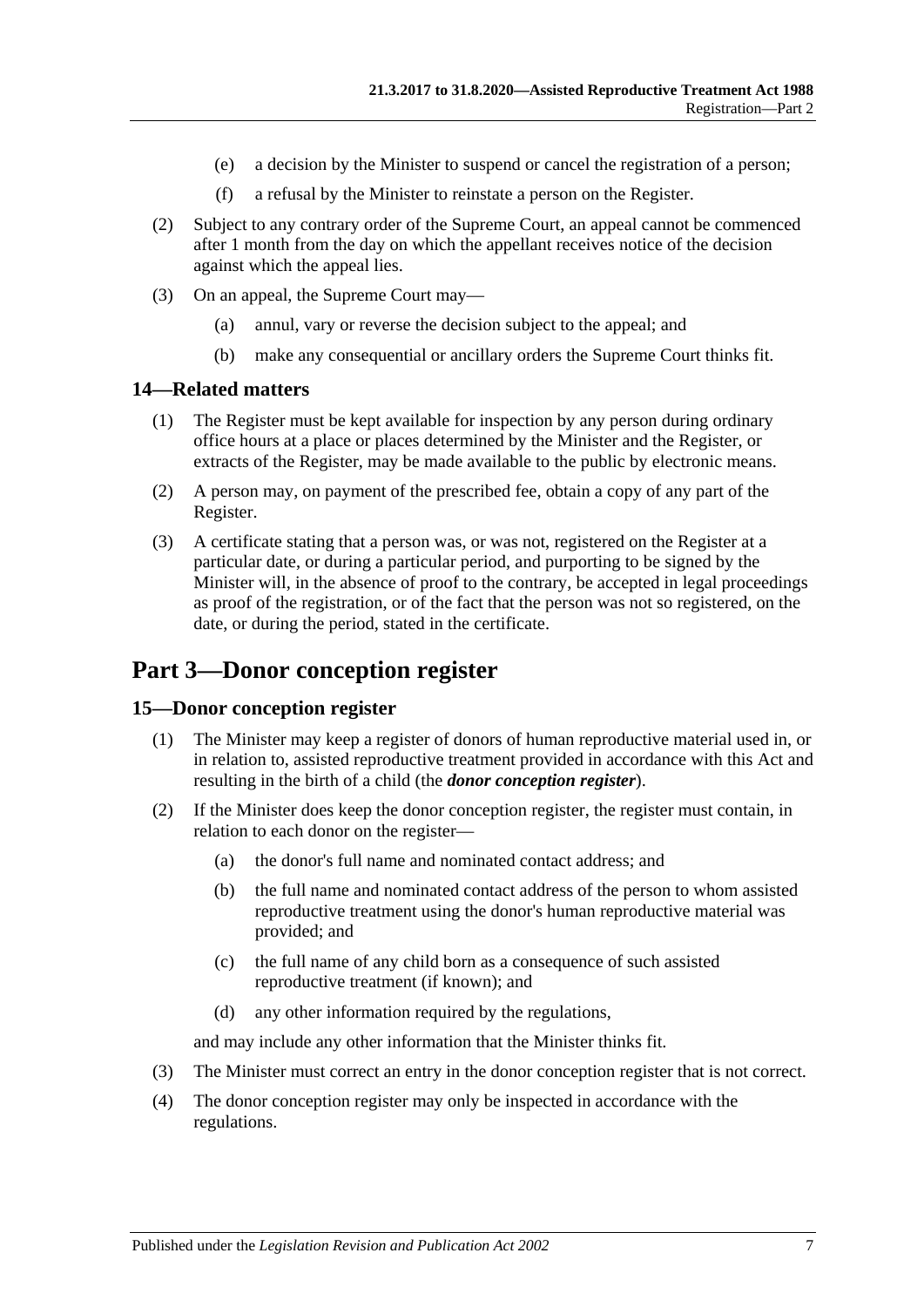- (5) A certificate stating that a donor was, or was not, registered on the donor conception register in relation to the birth of a specified child, and purporting to be signed by the Minister will, in the absence of proof to the contrary, be accepted in legal proceedings as proof of the registration, or of the fact that the person was not so registered.
- <span id="page-7-3"></span>(6) The Minister may, by notice in writing, for the purpose of preparing and maintaining the donor conception register, require a person to provide the Minister with such information as the Minister may require.
- (7) A person must not, without reasonable excuse, refuse or fail to comply with a requirement under [subsection](#page-7-3) (6).

Maximum penalty: \$10 000.

(8) This section does not apply in relation to assisted reproductive treatment provided before the commencement of this section.

## <span id="page-7-0"></span>**Part 4—Miscellaneous**

### <span id="page-7-1"></span>**16—Record keeping**

(1) A person who is registered under [Part 2](#page-2-0) must make such records, and keep such documents, as may be required by the regulations in relation to the provision of assisted reproductive treatment by the person.

Maximum penalty: \$50 000.

(2) A health professional who is approved under [section](#page-2-5)  $5(2)(a)$  to provide assisted insemination must make such records, and keep such documents, as may be required by the regulations in relation to assisted insemination provided in pursuance of the approval.

Maximum penalty: \$50 000.

(3) A person who is required to make a record or keep a document under this section must retain the record or document in accordance with any requirement set out in the regulations.

Maximum penalty: \$50 000.

### <span id="page-7-2"></span>**17—Powers of authorised persons**

- (1) An authorised person may at any reasonable time—
	- (a) enter and inspect any premises on which assisted reproductive treatment is provided; and
	- (b) inspect any equipment on the premises; and
	- (c) put questions to any person on the premises; and
	- (d) require any person who is apparently in a position to do so, to produce records relating to assisted reproductive treatment; and
	- (e) examine those records and take extracts from, or make copies of, any of them.
- (2) A person who—
	- (a) obstructs an authorised person acting in the exercise of a power conferred by this section; or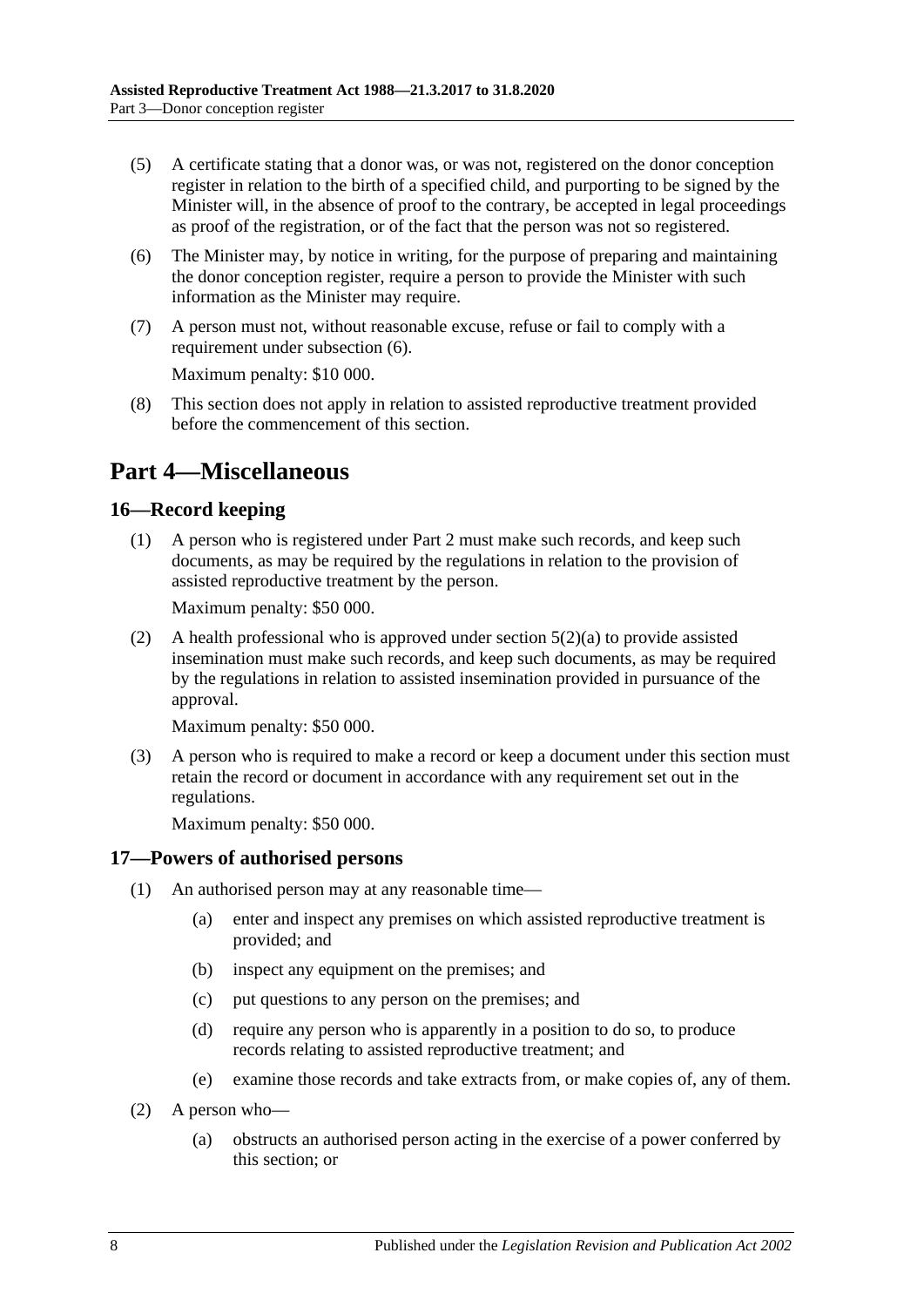- (b) fails to answer an authorised person's questions to the best of his or her information and belief; or
- (c) being in a position to produce records fails to do so when required by an authorised person,

is guilty of an offence.

Maximum penalty: \$10 000.

(3) Confidential information may be disclosed to an authorised person under this section without breach of any principle of professional ethics.

#### <span id="page-8-0"></span>**18—Confidentiality**

- (1) A person must not disclose the identity of a donor of human reproductive material except—
	- (aa) as required or authorised by or under this or any other Act; or
	- (a) in the administration of this Act; or
	- (b) in order to provide assisted reproductive treatment; or
	- (c) with the consent of the donor of the material.

Maximum penalty: \$10 000 or imprisonment for 6 months.

- (2) A person must not divulge any other confidential information obtained (whether by that person or some other person) in the administration of this Act or for the purpose, or in the course, of providing assisted reproductive treatment except—
	- (aa) as required or authorised by or under this or any other Act; or
	- (a) in the administration of this Act or in order to provide that treatment; or
	- (b) as may be permitted or required by or under this Act; or
	- (c) with the consent of the person to whom the information relates.

Maximum penalty: \$10 000 or imprisonment for 6 months.

(3) Nothing in this section prevents information (being information that does not disclose the identity of a person) being used to enable the Minister to accumulate statistical information and to enable the Minister to authorise use of the statistical information for the purposes of research or education.

#### <span id="page-8-1"></span>**19—Delegation**

- (1) The Minister may delegate a power or function vested in or conferred on the Minister by or under this Act—
	- (a) to a particular person or body; or
	- (b) to the person for the time being holding or acting in a particular office or position.
- (2) A power or function delegated under this section may, if the instrument of delegation so provides, be further delegated.
- (3) A delegation—
	- (a) may be absolute or conditional; and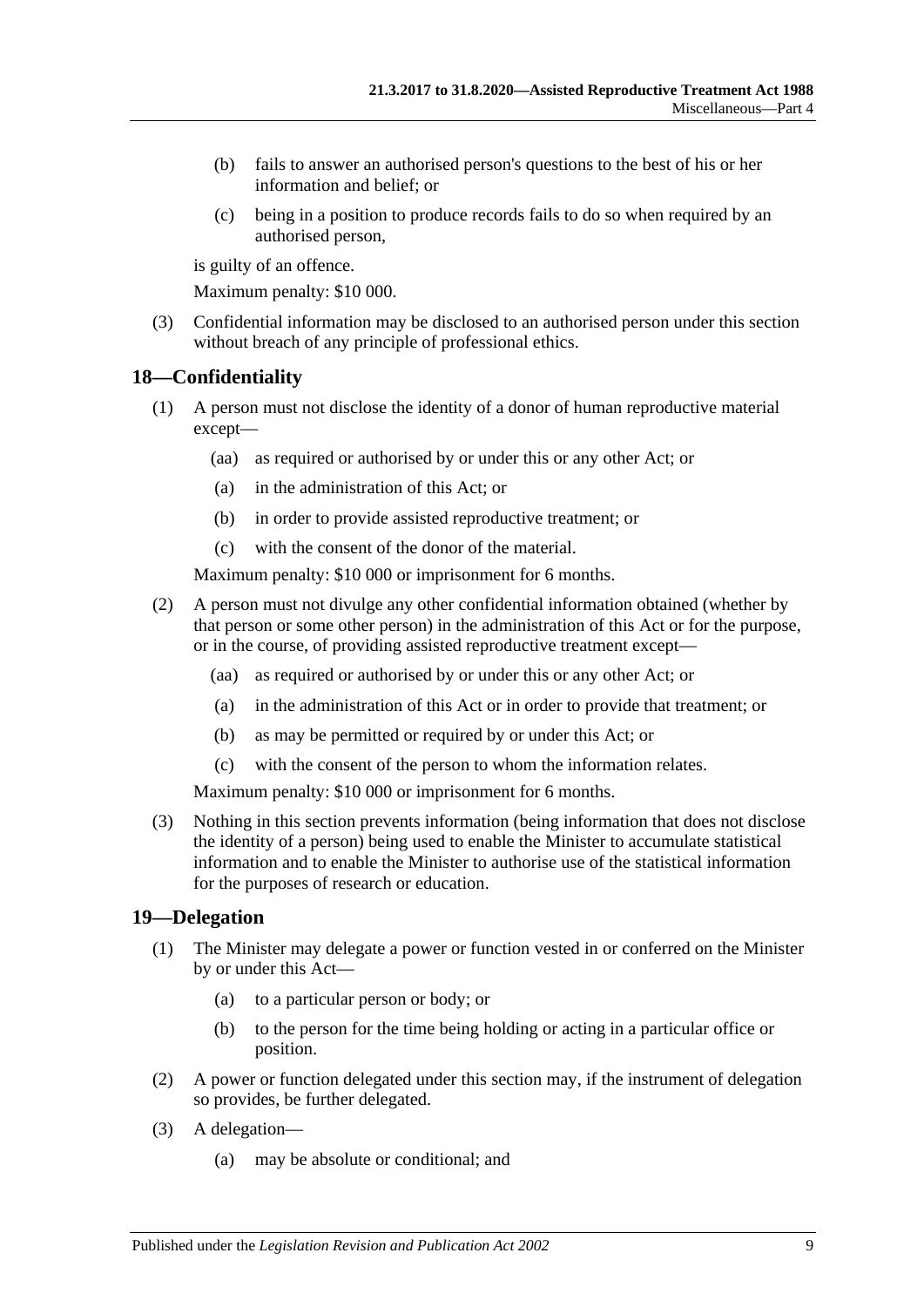- (b) does not derogate from the power of the delegator to act in a matter; and
- (c) is revocable at will by the delegator.

#### <span id="page-9-2"></span><span id="page-9-0"></span>**20—Regulations**

- (1) The Governor may make such regulations as are contemplated by this Act or as are necessary or expedient for the purposes of this Act.
- (2) Without limiting the generality of [subsection](#page-9-2) (1), those regulations may—
	- (a) prescribe forms of consent for the purposes of this Act;
	- (b) require persons registered under [Part 2](#page-2-0) of this Act to furnish periodic returns of information;
	- (c) impose penalties (not exceeding \$10 000) for breach of, or non-compliance with, a regulation;
	- (d) require a person to provide information to the Minister for purposes related to the preparation and maintenance of the donor conception register;
	- (e) confer a discretionary power on the Minister or any other person or body.
- (3) A regulation may incorporate, or operate by reference to, any code or standard (as in force at the date of the regulation, or as in force from time to time) prepared or approved by a body or authority referred to in the regulation.

#### <span id="page-9-1"></span>**21—Review of operation of Act**

- (1) The Minister must, as soon as practicable after the fifth anniversary of the commencement of this section, conduct a review of the operation and effectiveness of this Act as amended by the *[Reproductive Technology \(Clinical Practices\)](http://www.legislation.sa.gov.au/index.aspx?action=legref&type=act&legtitle=Reproductive%20Technology%20(Clinical%20Practices)%20(Miscellaneous)%20Amendment%20Act%202009)  [\(Miscellaneous\) Amendment Act](http://www.legislation.sa.gov.au/index.aspx?action=legref&type=act&legtitle=Reproductive%20Technology%20(Clinical%20Practices)%20(Miscellaneous)%20Amendment%20Act%202009) 2009*.
- (2) The Minister, or any person conducting the review on behalf of the Minister, must maintain the confidentiality of information provided to the Minister in the course of the review (but nothing in this section prevents information (being information that does not disclose the identity of a person) being used to enable the Minister to accumulate and publish statistical information for the purposes of a report under this section).
- (3) The Minister must prepare a report based on the review and must, within 12 sitting days after the report is prepared, cause copies of the report to be laid before each House of Parliament.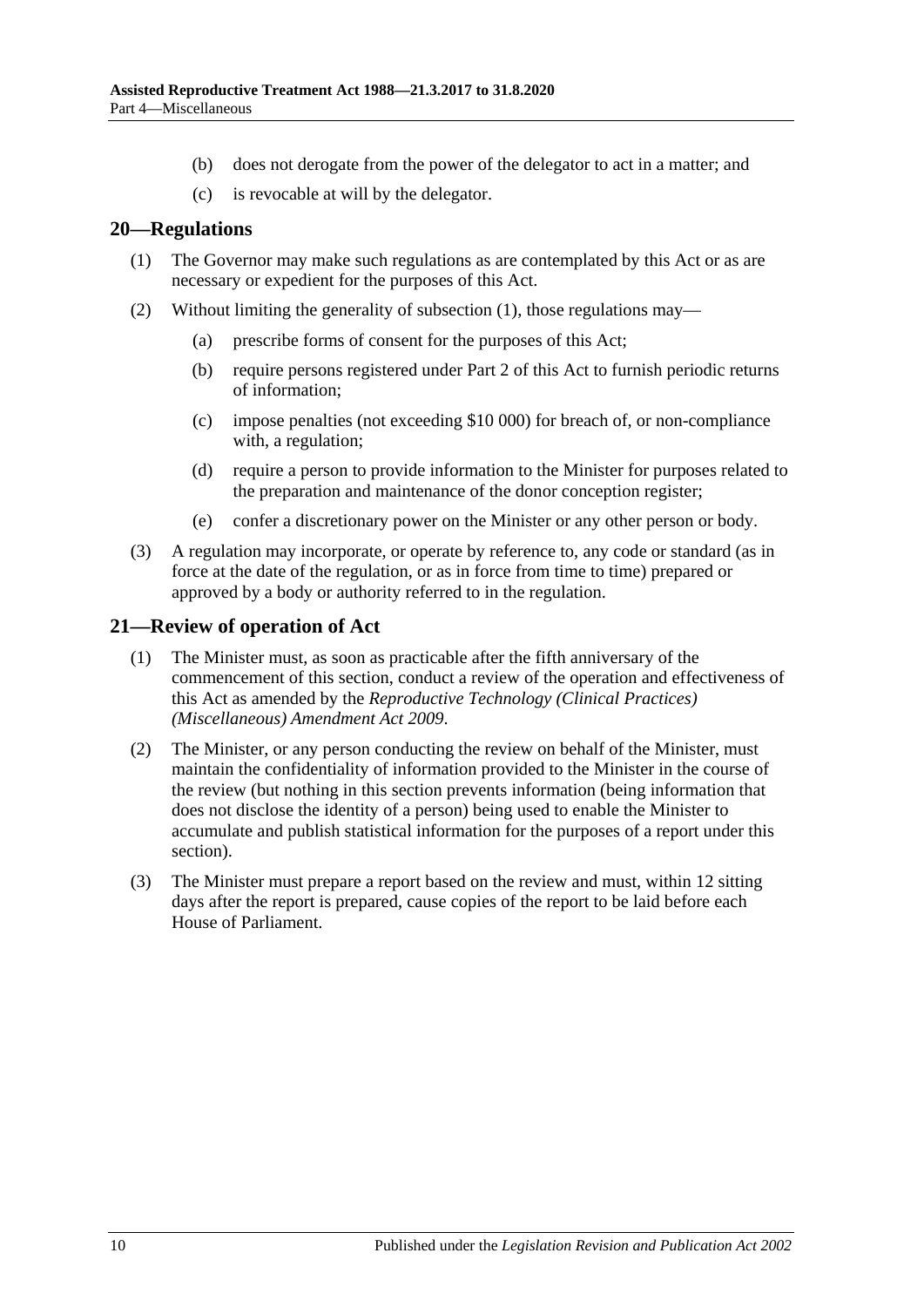## <span id="page-10-0"></span>**Legislative history**

### **Notes**

- Amendments of this version that are uncommenced are not incorporated into the text.
- Please note—References in the legislation to other legislation or instruments or to titles of bodies or offices are not automatically updated as part of the program for the revision and publication of legislation and therefore may be obsolete.
- Earlier versions of this Act (historical versions) are listed at the end of the legislative history.
- For further information relating to the Act and subordinate legislation made under the Act see the Index of South Australian Statutes or www.legislation.sa.gov.au.

## **Formerly**

*Reproductive Technology Act 1988 Reproductive Technology (Clinical Practices) Act 1988*

## **Principal Act and amendments**

New entries appear in bold.

| Year | N <sub>0</sub> | Title                                                                                              | Assent    | Commencement                                                                                                                                                                                   |
|------|----------------|----------------------------------------------------------------------------------------------------|-----------|------------------------------------------------------------------------------------------------------------------------------------------------------------------------------------------------|
| 1988 | 10             | Reproductive Technology Act 1988                                                                   | 10.3.1988 | 1.4.1988 (Gazette 31.3.1988 p765)<br>except ss 14(1), 14(2)(a), (b) & (d),<br>14(3) & 14(4)-31.7.1989 (Gazette<br>20.7.1989 p116) and except<br>s 14(2)(c)-1.8.1996 (Gazette 1.8.1996<br>p223) |
| 2000 | -34            | South Australian Health Commission 6.7.2000<br>(Administrative Arrangements)<br>Amendment Act 2000 |           | Sch 1 (cl 15)-6.7.2000 (Gazette<br>6.7.2000 p5                                                                                                                                                 |
| 2003 | 18             | Research Involving Human Embryos<br>Act 2003                                                       | 19.6.2003 | Sch (cll 2-8)-18.12.2003 (Gazette<br>18.12.2003 p4526)                                                                                                                                         |
| 2009 | 43             | Reproductive Technology (Clinical<br>Practices) (Miscellaneous)<br>Amendment Act 2009              | 1.10.2009 | Pt 2 (ss $4-14$ ) & Sch 1<br>(Pt 2)-1.9.2010 (Gazette 1.7.2010<br>p3338)                                                                                                                       |
| 2009 | 64             | Statutes Amendment (Surrogacy) Act 26.11.2009<br>2009                                              |           | Pt 4 (ss $19 \& 20$ )—26.11.2010: s 2                                                                                                                                                          |
| 2015 | 15             | <b>Family Relationships (Surrogacy)</b><br>Amendment Act 2015                                      | 16.7.2015 | Sch 1 (cl 1)-16.7.2015                                                                                                                                                                         |
| 2017 | - 6            | <b>Statutes Amendment (Surrogacy</b><br>Eligibility) Act 2017                                      | 15.3.2017 | Pt 2 (ss $4 - 7 - 21.3.2017$ ( <i>Gazette</i><br>21.3.2017 p926)                                                                                                                               |
| 2019 | 31             | Surrogacy Act 2019                                                                                 | 7.11.2019 | Sch 1 (cl 2)-1.9.2020 (Gazette<br>18.6.2020 p3392) except (cl<br>4)-uncommenced                                                                                                                |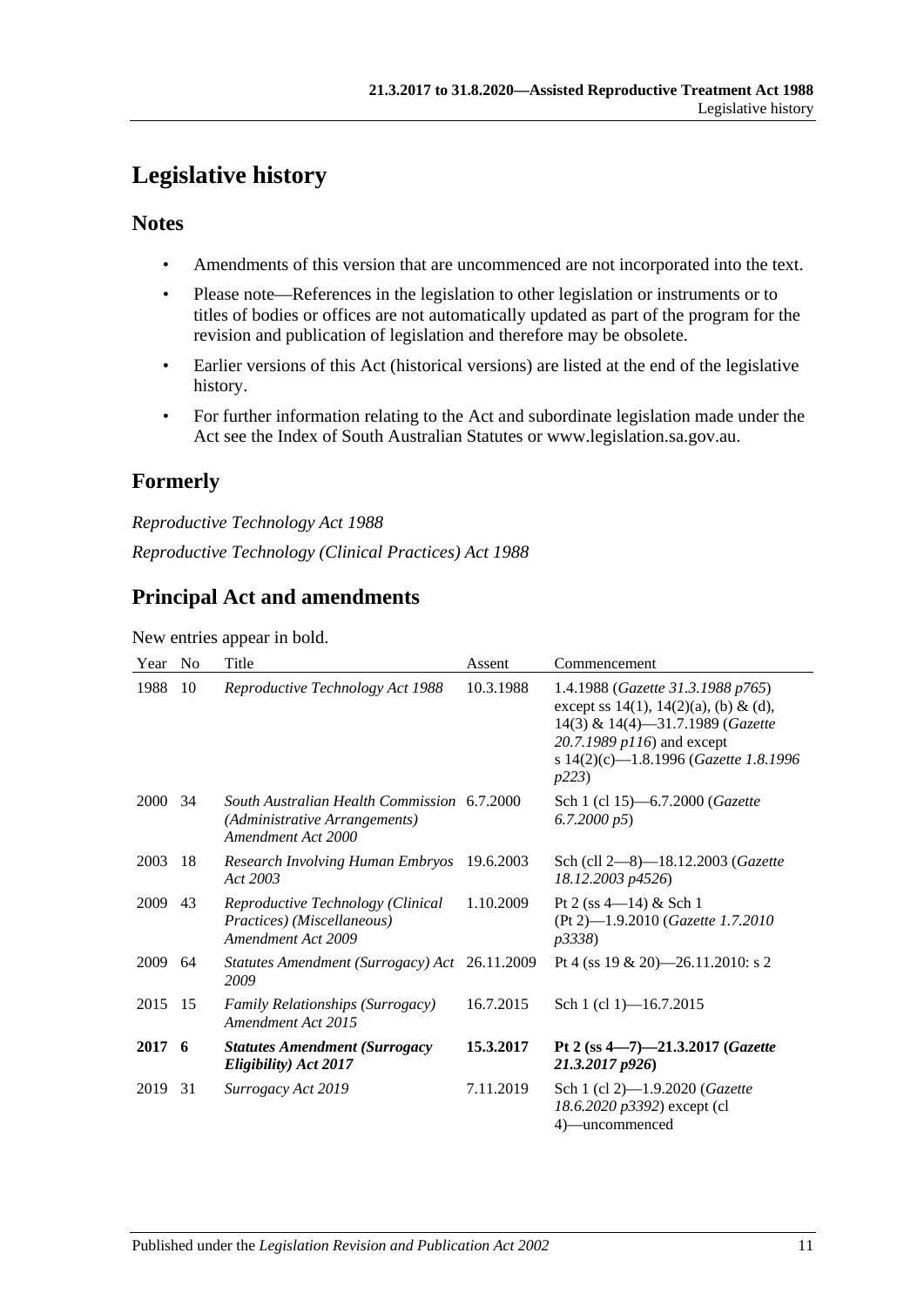## **Provisions amended**

New entries appear in bold.

Entries that relate to provisions that have been deleted appear in italics.

| Provision                                | How varied                                                            | Commencement |  |
|------------------------------------------|-----------------------------------------------------------------------|--------------|--|
| Long title                               | amended by 43/2009 s 4                                                | 1.9.2010     |  |
| Pt1                                      |                                                                       |              |  |
| s <sub>1</sub>                           | substituted by 18/2003 Sch cl 2                                       | 18.12.2003   |  |
|                                          | amended by 43/2009 s 5                                                | 1.9.2010     |  |
| s <sub>2</sub>                           | omitted under Legislation Revision and<br><b>Publication Act 2002</b> | 18.12.2003   |  |
| s <sub>3</sub>                           |                                                                       |              |  |
| artificial<br>fertilisation<br>procedure | deleted by $43/2009 s 6(1)$                                           | 1.9.2010     |  |
| artificial<br>insemination               | deleted by $43/2009 s 6(2)$                                           | 1.9.2010     |  |
| assisted<br>insemination                 | inserted by $43/2009$ s $6(2)$                                        | 1.9.2010     |  |
| assisted<br>reproductive<br>treatment    | inserted by $43/2009$ s $6(2)$                                        | 1.9.2010     |  |
| authorised person                        | amended by $34/2000$ Sch 1 cl $15(a)$                                 | 6.7.2000     |  |
| the code of ethical<br>practice          | deleted by $43/2009 s 6(3)$                                           | 1.9.2010     |  |
| the Commission                           | deleted by $34/2000$ Sch 1 cl $15(b)$                                 | 6.7.2000     |  |
| donor conception<br>register             | inserted by $43/2009$ s $6(3)$                                        | 1.9.2010     |  |
| recognised<br>surrogacy<br>agreement     | inserted by 64/2009 s 19                                              | 26.11.2010   |  |
|                                          | amended by 15/2015 Sch 1 cl 1                                         | 16.7.2015    |  |
| registered<br>objector                   | inserted by 6/2017 s 4                                                | 21.3.2017    |  |
| reproductive<br>technology               | deleted by $43/2009 s 6(4)$                                           | 1.9.2010     |  |
| s 4A                                     | inserted by 43/2009 s 7                                               | 1.9.2010     |  |
| Pt 2 before substitution<br>by 43/2009   |                                                                       |              |  |
| $\sqrt{s}$ 10                            |                                                                       |              |  |
| $s$ $10(1)$                              | amended by $34/2000$ Sch 1 cl 15(c)                                   | 6.7.2000     |  |
|                                          | $(a)(ii)$ deleted by 18/2003 Sch cl 3(1)                              | 18.12.2003   |  |
|                                          | $(b)(ii)$ deleted by 18/2003 Sch cl 3(2)                              | 18.12.2003   |  |
|                                          | amended by 18/2003 Sch cl 3(3)                                        | 18.12.2003   |  |
| $s$ 11                                   |                                                                       |              |  |
| $s\ II(3)$                               | substituted by $34/2000$ Sch 1 cl $15(d)$                             | 6.7.2000     |  |
| Pt 2                                     | substituted by 43/2009 s 8                                            | 1.9.2010     |  |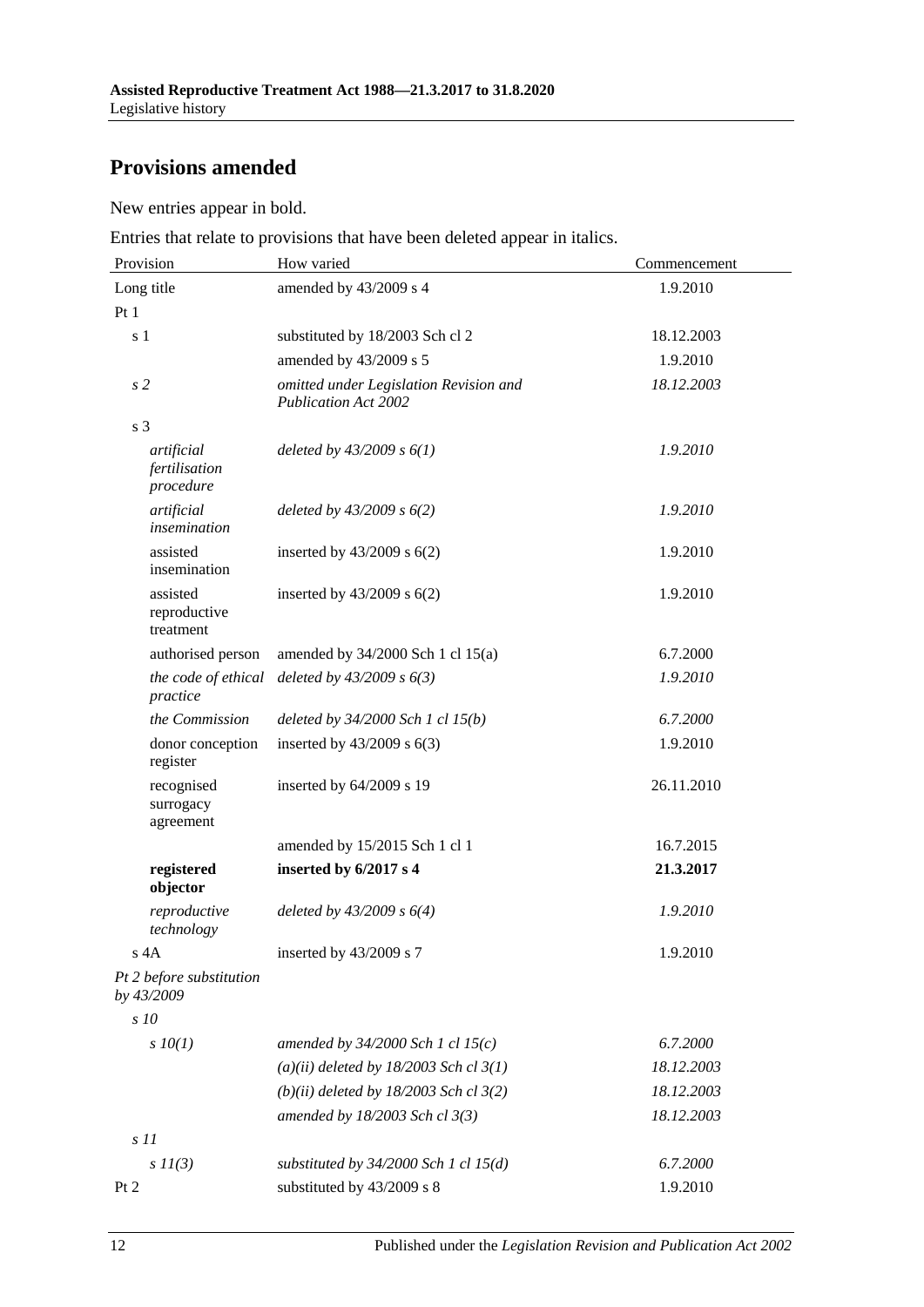| $s_{\rm 6}$                            |                                            |            |
|----------------------------------------|--------------------------------------------|------------|
| s(1)                                   | s 6 redesignated as $s$ 6(1) by 6/2017 s 5 | 21.3.2017  |
| s(6(2)                                 | inserted by 6/2017 s 5                     | 21.3.2017  |
| s <sub>8</sub>                         |                                            |            |
| s(2)                                   | amended by $6/2017$ s $6(1)$               | 21.3.2017  |
| s 8(3)                                 | inserted by $6/2017$ s $6(2)$              | 21.3.2017  |
| s 9                                    |                                            |            |
| $s \, 9(1)$                            | amended by 64/2009 s 20                    | 26.11.2010 |
|                                        | amended by $6/2017$ s $7(1)$ —(3)          | 21.3.2017  |
|                                        | (c)(ii) deleted by $6/2017$ s $7(2)$       | 21.3.2017  |
| $s\,9(1a)$                             | inserted by $6/2017$ s $7(4)$              | 21.3.2017  |
| Pt 3 before substitution<br>by 43/2009 |                                            |            |
| s <sub>13</sub>                        |                                            |            |
| s 13(1)                                | amended by $34/2000$ Sch 1 cl $15(e)$      | 6.7.2000   |
| $s\,13(2)$                             | amended by 34/2000 Sch 1 cl 15(f)          | 6.7.2000   |
| $s$ 13(3)                              | amended by $34/2000$ Sch 1 cl $15(g)$      | 6.7.2000   |
| $s\,13(7)$                             | amended by 34/2000 Sch 1 cl 15(h)          | 6.7.2000   |
| $s\,13(8)$                             | amended by $34/2000$ Sch 1 cl 15(i), (j)   | 6.7.2000   |
| s14                                    | deleted by 18/2003 Sch cl 4                | 18.12.2003 |
| s <sub>15</sub>                        | substituted by $34/2000$ Sch 1 cl 15(k)    | 6.7.2000   |
| $s\,15(1)$                             | substituted by 18/2003 Sch cl 5            | 18.12.2003 |
| s16                                    |                                            |            |
| $s\,16(1)$                             | amended by 34/2000 Sch 1 cl 15(l)          | 6.7.2000   |
| s 16(4)                                | deleted 18/2003 Sch cl 6                   | 18.12.2003 |
| Pt <sub>3</sub>                        | substituted by 43/2009 s 8                 | 1.9.2010   |
| Pt 4                                   |                                            |            |
| s <sub>16</sub>                        | inserted by 43/2009 s 9                    | 1.9.2010   |
| s 17                                   |                                            |            |
| s 17(1)                                | amended by 18/2003 Sch cl 7(1), (2)        | 18.12.2003 |
|                                        | amended by 43/2009 s 10(1), (2)            | 1.9.2010   |
| s 17(2)                                | amended by 43/2009 s 10(3)                 | 1.9.2010   |
| s 18                                   |                                            |            |
| s 18(1)                                | amended by $43/2009$ s $11(1)$ —(4)        | 1.9.2010   |
| s 18(2)                                | amended by 18/2003 Sch cl 8(1), (2)        | 18.12.2003 |
|                                        | amended by 43/2009 s 11(5)-(10)            | 1.9.2010   |
| s 18(3)                                | inserted by 43/2009 s 11(11)               | 1.9.2010   |
| s 19                                   | substituted by $34/2000$ Sch 1 cl 15(m)    | 6.7.2000   |
| s 20                                   |                                            |            |
| $s\,20(2)$                             | amended by $43/2009$ s $12(1)$ —(3)        | 1.9.2010   |
| $s\,20(4)$                             | deleted by 43/2009 s 12(4)                 | 1.9.2010   |
| s 21                                   | inserted by 43/2009 s 13                   | 1.9.2010   |